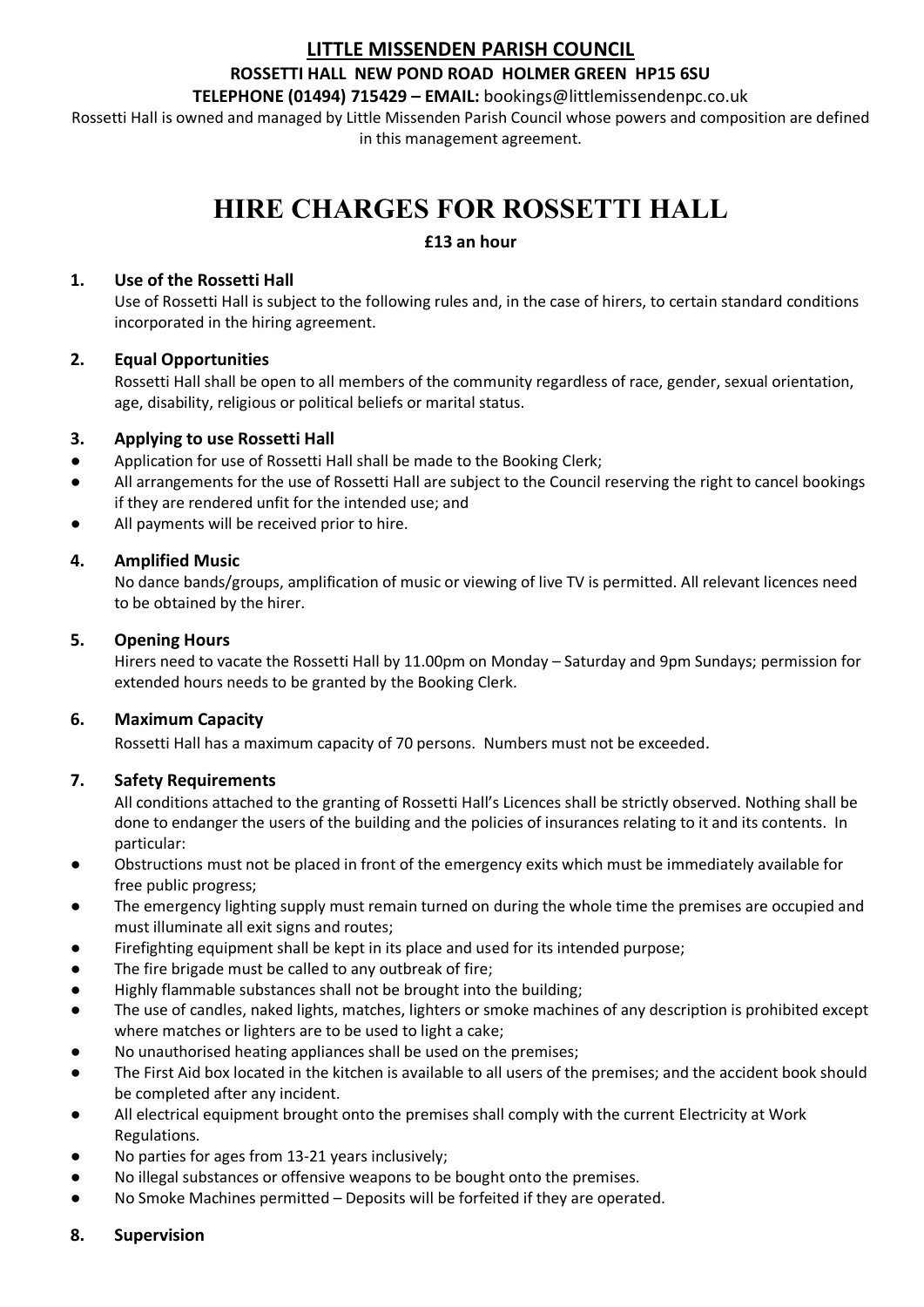The hirer or person in charge of the activity shall not be under 21 years of age and shall be on the premises for the entire period of the hire or duration of the activity. When the premises or any part of them are used for the purpose of public entertainment there shall be a minimum of two persons neither of whom shall be less than 21 years of age on duty.

#### **9. Bouncy Castles**

No Bouncy Castles or similar are allowed in the main building, these may be used within the grounds upon receiving written permission from the Rossetti Hall Committee.

#### **10. Intoxicating Liquor**

No intoxicating liquors are permitted to be bought, sold or consumed on any part of the premises without the express permission in writing of the Booking Clerk whose consent must be obtained prior to seeking any Licence. Alcohol should only be consumed by 18 years old and over.

#### **11. Storage**

The permission of the Booking Clerk must be obtained before goods or equipment are left or stored at Rossetti Hall. All private equipment – bottles, glasses, stalls etc must be removed on the day on which the function takes place as no storage is available.

#### **12. Loss of Property**

The Council cannot accept responsibility for damage, loss or theft of Rossetti Hall Users property and effects.

#### **13. Car Parking**

The car parking area is for the sole use of hirers and council staff. Please Park considerately.

#### **14. Nuisance**

- Litter shall not be left in or around Rossetti Hall premises;
- Except in the case of aid dogs, dogs shall not be admitted into Rossetti Hall without permission from the Parish Council office; and
- Hirers are responsible for ensuring that the noise level of their functions does not cause inconvenience for the occupiers of nearby houses and property.

#### **15. Cleaning and Security**

Please supply your own tea towels. All use of the Rossetti Hall premises and facilities is subject to the users or hirers accepting responsibility for returning furniture and equipment to their original position and for securing doors and windows of the premises as directed by the Booking Clerk. Please supply your own rubbish bags and remove all rubbish from the site. All users shall leave the premises and surrounds in a clean and tidy condition.

#### **16. Cancellation of Bookings**

Bookings confirmed by the hirer and then cancelled 28 days or more before the date of the event will incur a 25% cancellation charge. Where bookings are cancelled less than 28 days prior to the date of the function the cancellation charge will be 50%. The full charge will be payable where the cancellation takes place less than 14 days prior to the function.

#### **17. Refuse to Hire**

The Council reserves the right to refuse any individual hire based on our Terms and Conditions and criteria.

#### **18. GDPR Legislation**

By signing the hire agreement according to the new regulations set out by the GDPR Legislation the Parish Council will keep all hires details on record for the immediate future, thereafter they shall be terminated in accordance with the guidelines laid out on the Parish Council's website.

# **PLEASE NOTE THE BUILDING IS A NO SMOKING AREA THROUGHOUT**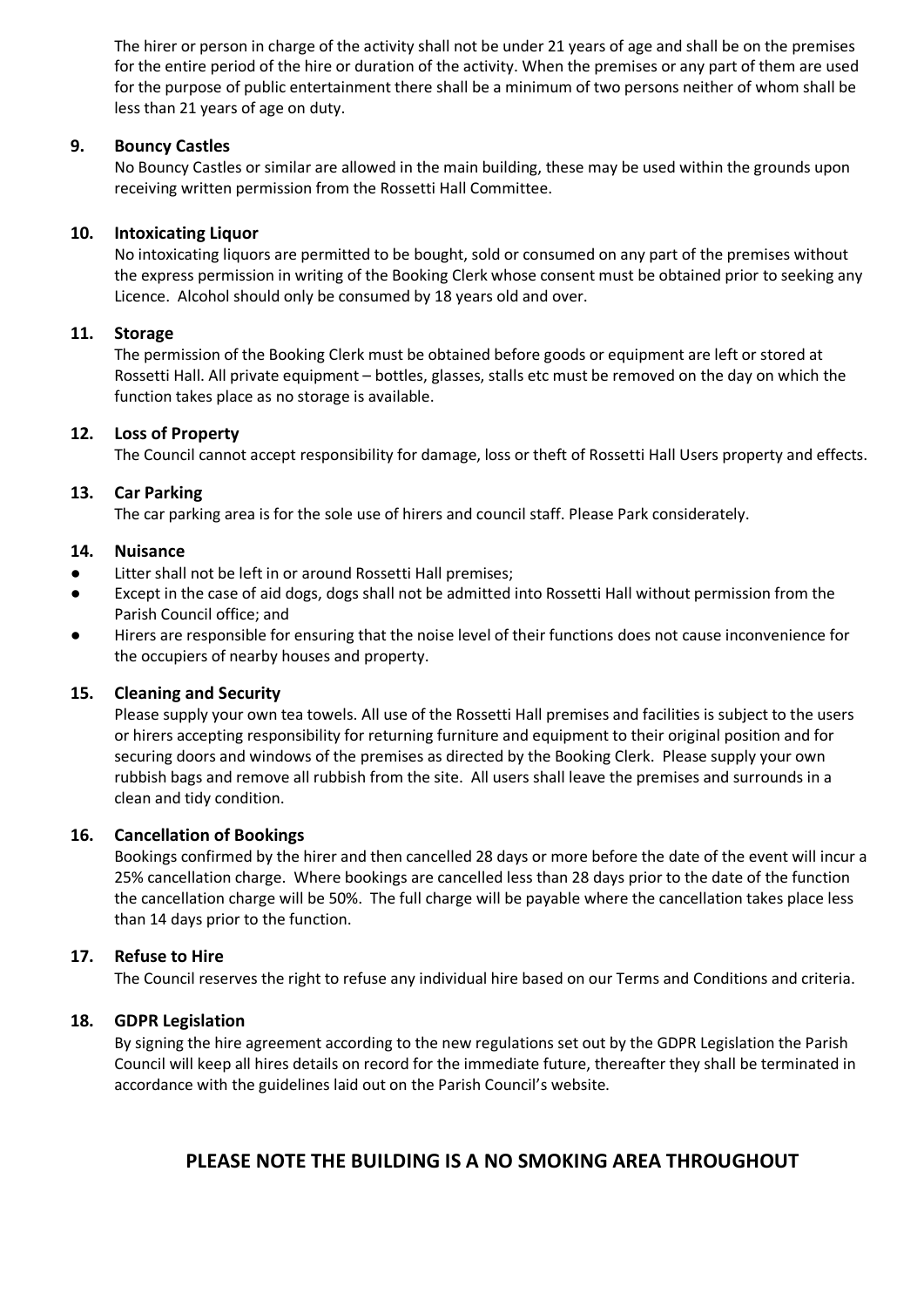# **LITTLE MISSENDEN PARISH COUNCIL**

**ROSSETTI HALL NEW POND ROAD HOLMER GREEN HP15 6SU TEL: 01494 715429 – EMAIL:** [bookings@littlemissendenpc.co.uk](mailto:bookings@littlemissendenpc.co.uk)

# **HIRE AGREEMENT FOR ROSSETTI HALL**

| THIS AGREEMENT is made on<br>and the Hirer named below.                                                                                           | day of | 2021, between Little Missenden Parish Council                                                                |
|---------------------------------------------------------------------------------------------------------------------------------------------------|--------|--------------------------------------------------------------------------------------------------------------|
| described below:                                                                                                                                  |        | The Council agrees to permit to use part of the premises designated for the purposes, periods and at the fee |
|                                                                                                                                                   |        |                                                                                                              |
|                                                                                                                                                   |        |                                                                                                              |
|                                                                                                                                                   |        |                                                                                                              |
| (Please allow time for preparation and cleaning up)                                                                                               |        |                                                                                                              |
|                                                                                                                                                   |        | How many persons are likely to attend (maximum 70) _____________________________                             |
| Will you be seeking permission to have alcohol on the premises _________________                                                                  |        |                                                                                                              |
| Hire Charges: E13 per hour                                                                                                                        |        |                                                                                                              |
| Total hire charges £_______________________(payable on booking)<br>Deposit £50.00 (separate cheque only) This cheque is shredded after the event. |        | Cheque payable to LITTLE MISSENDEN PARISH COUNCIL or BACS (Account No.20446550, Sort Code. 60 83 01)         |
|                                                                                                                                                   |        | Please make cheques payable to: Little Missenden Parish Council                                              |
| PERSON RESPONSIBLE FOR BOOKING                                                                                                                    |        |                                                                                                              |
| Name                                                                                                                                              |        |                                                                                                              |
| Address                                                                                                                                           |        |                                                                                                              |
|                                                                                                                                                   |        |                                                                                                              |
| Tel No                                                                                                                                            |        |                                                                                                              |
| <b>Email Address</b>                                                                                                                              |        |                                                                                                              |
| I agree to be bound by the attached Terms and Conditions of use:                                                                                  |        |                                                                                                              |
|                                                                                                                                                   |        |                                                                                                              |
| Council, Rossetti Hall, New Pond Road, Holmer Green, High Wycombe, Bucks HP15 6SU                                                                 |        | Please return this form to: bookings@littlemissendenpc.co.uk or Bookings Clerk, Little Missenden Parish      |
| Invoice Number (office use only) _______________                                                                                                  |        |                                                                                                              |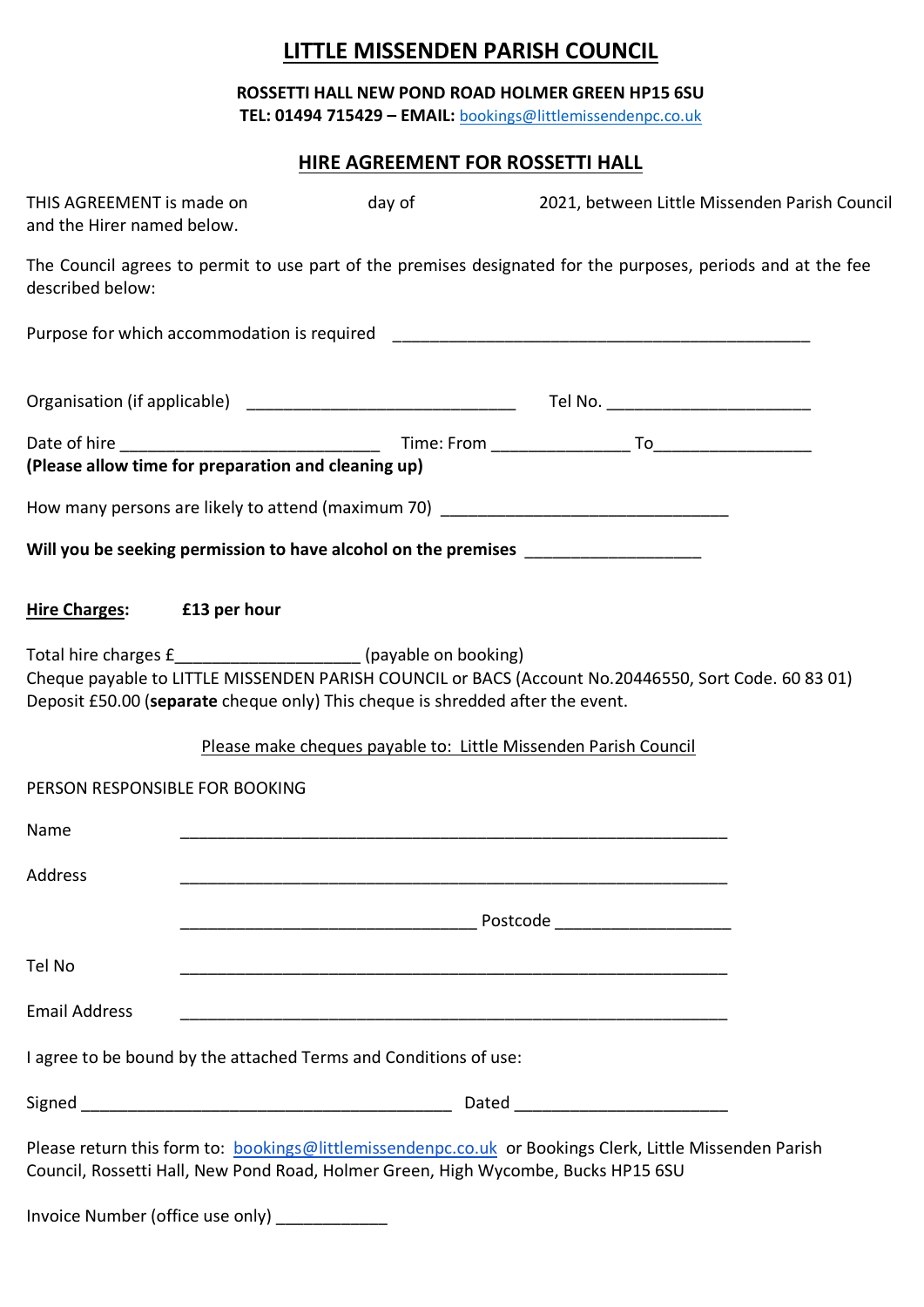# **Special Conditions of Hire during COVID-19**

These conditions are supplemental to, not a replacement for, the hall's ordinary conditions of hire.

SC1: You, the hirer, will be responsible for ensuring those attending your activity or event comply with the COVID-19 Secure Guidelines while entering and occupying the hall, in particular using the hand sanitiser supplied when entering the hall and after using tissues.

SC2: You undertake to comply with the actions identified in the hall's risk assessment, of which you have been provided with a copy.

SC3: You will be responsible for cleaning door handles, light switches, window catches, equipment, toilet handles and seats, wash basins and all surfaces likely to be used during your period of hire before other members of your group or organisation arrive and to keep the premises clean through regular cleaning of surfaces during your hire, paying particular attention to wash hand basins and kitchen sinks (if used), using either the products supplied (which will be stored in the cupboard under the kitchen sink) or your own ordinary domestic products. You will be required to clean again on leaving and once this has been completed, sign our cleaning procedure form which will be located in the entrance to let us know that these cleaning procedures have been completed for your visit.

SC4: You will make sure that everyone likely to attend your activity or event understands that they MUST NOT DO SO if they or anyone in their household has had COVID-19 symptoms in the last 7 days, and that if they develop symptoms within 7 days of visiting the premises, they MUST alert others with whom they have been in contact. The hirer MUST also contact the Parish office to make Little Missenden Parish Council aware.

SC5: You will keep the premises well ventilated throughout your hire, with windows and doors open as far as convenient. You will be responsible for ensuring they are all securely closed on leaving.

SC6: You will ensure that social distancing can be maintained as much as possible. You will ensure that everyone attending maintains social distancing while waiting to enter the premises and when using more confined areas e.g., moving and stowing equipment, which should be kept as brief as possible. Only one toilet will be available for users of the hall which will be made Unisex, so that we can protect the safety of our staff.

SC7: You will take particular care to ensure that social distancing is maintained for any persons aged 70 or over or likely to be clinically more vulnerable to COVID-19, including for example keeping a 2m distance around them when going in and out of rooms and ensuring they can access the toilets, kitchen or other confined areas without others being present. For some people, passing another person in a confined space is less risky, but for older people that should be avoided.

SC8: You will position furniture or the arrangement of the room as far as possible to facilitate people seating side by side, with at 2m between each person, rather than face to face. If tables are being used, you will place them so as to maintain a distance of at least 2 metres across the table between people who are face to face e.g., using a wide U-shape.

SC9: You will be responsible for the disposal of all rubbish created during your hire, including tissues and cleaning cloths, in the rubbish bags provided in the kitchen and toilets before you leave the hall. Please take any rubbish away from site with you to dispose of.

SC10: You will be responsible, if drinks or food are made, for ensuring that all crockery and cutlery is washed in hot soapy water, dried and stowed away. You will bring your own clean tea towels, so as to reduce risk of contamination between hirers, and take them away. We will provide washing up liquid and washing up brush.